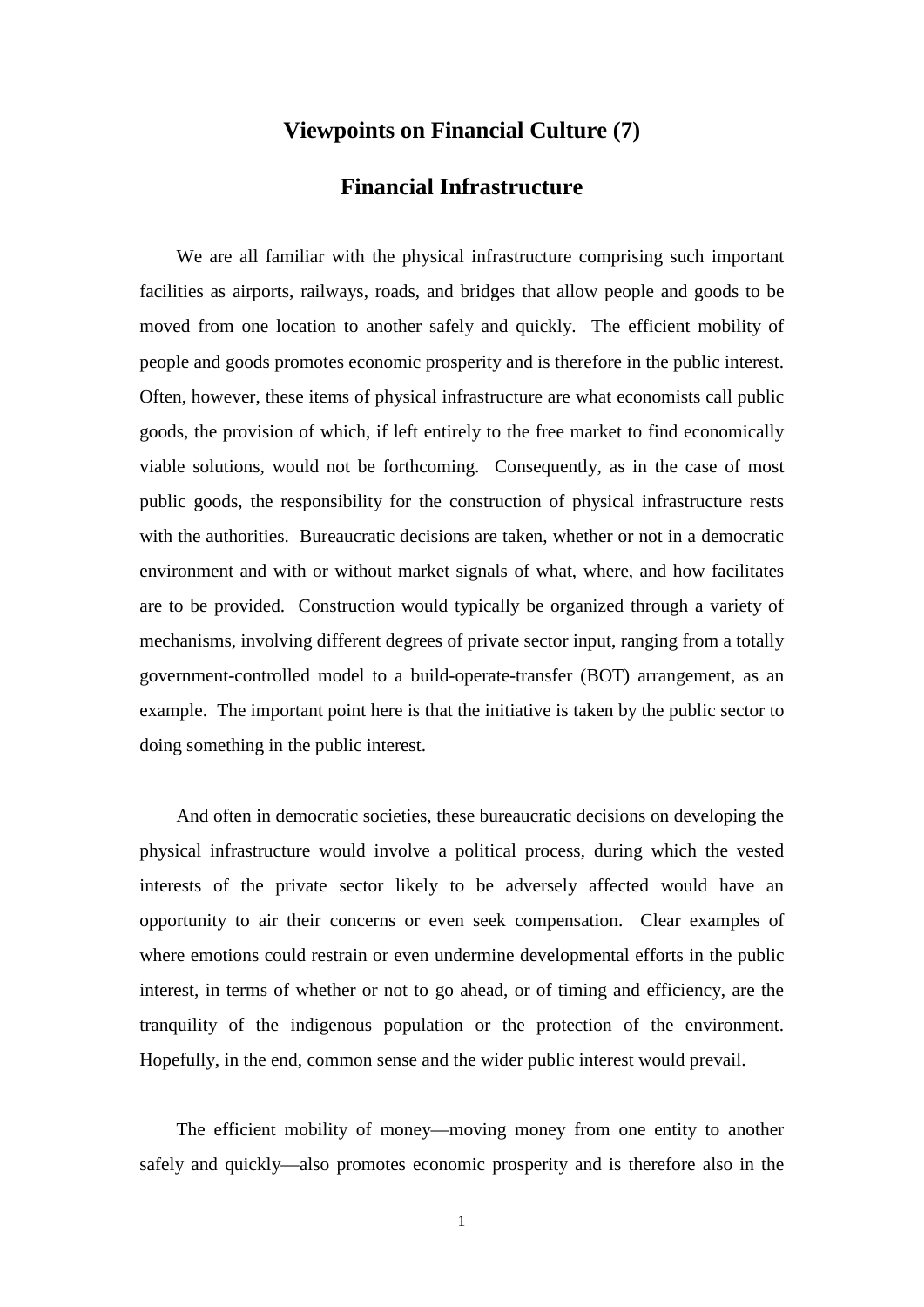public interest. Yet the necessary financial infrastructure—the plumbing of the financial system—does not attract as much attention as the physical infrastructure from both the public and private sectors. This is the case in all jurisdictions and is regrettable. The results are that money is not mobilized as efficiently as it could be, users of financial services are deprived (perhaps unknowingly) of facilities that could be of great benefit to them, and the economy has to operate at significantly below its potential.

It is probably difficult to quantify the cost of this sub-optimality of the financial infrastructure to the economy. But it is not as difficult to appreciate that the suboptimality exists and to increase general awareness that this is the case. Ask a retailer whether he prefers to receive money in a form that he can conveniently use immediately as he sells whatever he is selling or to wait until the credit card slip signed by his customer is sent to the slip collection agency, then to his bank and then cleared with the customer's bank, which process takes a few days. You know what the answer would be, particularly if the convenient alternative obviates the need to pay hefty (relative to profit margins) merchant fees to credit card companies. Ask the investor selling the stocks that he already holds in his stock clearing account whether he prefers to receive the sales proceeds immediately as the deals are done or to wait for two days before he gets the money. His answer should also be clear. Yet for many years already, the information technology has been available to satisfy those preferences, if only it was applied to modify the relevant components of the financial infrastructure to achieve what are called real time gross settlement (RTGS) and delivery versus payment (DvP) or payment versus payment (PvP), at both the wholesale and retail levels. But all seemed happy (or conditioned to be happy) with the inefficiency and the associated payment, as well as clearing and settlement risks, which are the source of crisis-prone financial contagion, inherent in maintaining the status quo.

Perhaps final, particularly retail, users of financial services are not well organized, and so collectively they do not really have a voice that is influential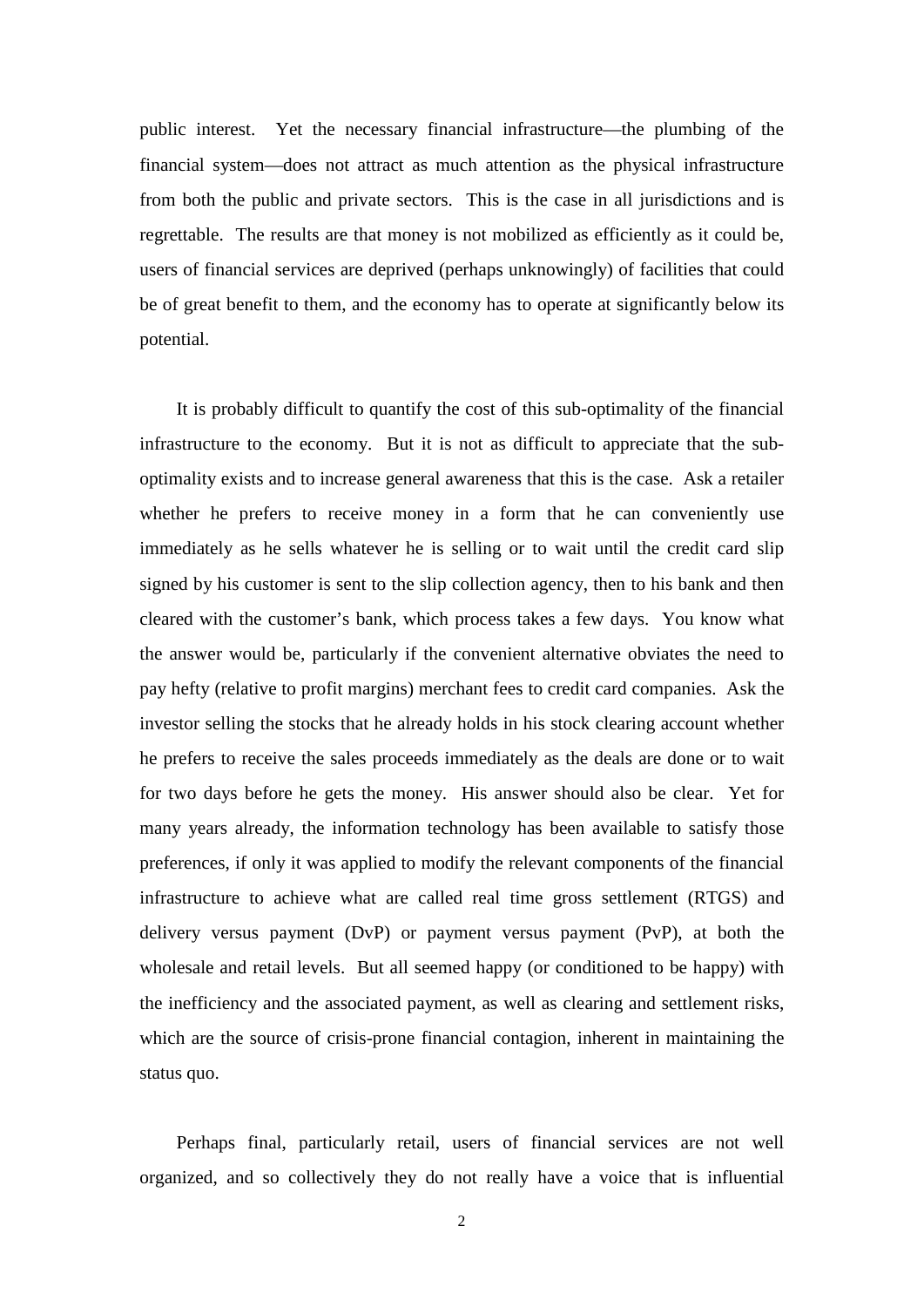enough in promoting their interests, even though those are collectively the public interest. The less-than-robust state of the financial infrastructure is another manifestation of the conflict of interests discussed in earlier Viewpoints in this series. Financial intermediaries derive greater short-term benefits from financial inefficiency, and they have been able to stand in the way of progress. That is the main reason why, for example, in stock market trading, the settlement norm is still T+2 and not RTGS DvP, and why the trading of many financial products of varying complexity and risk are still conducted "over-the-counter" rather than across a centralized exchange platform. This is the main reason why, consequently, there are still so many cases of misconduct in the artificial process of price discovery through the determination of benchmark prices by financial intermediaries active in those markets. It is of course natural for the industry to be protecting its own interests by maintaining or even reinforcing the inefficient status quo, if necessary, through wielding its political influence. Inadvertently and regrettably, therefore, progress is often only made when such political influence is weakened in times of financial crises, as part of the remediation efforts to strengthen the financial infrastructure in order to prevent recurrence.

Interestingly, this was less so in Hong Kong than in other jurisdictions. Although it took me a few years, but I was able to convince the industry of the need to limit financial contagion, particularly during the very sensitive period of political transition in Hong Kong ahead of 1997, by eliminating wholesale payment and settlement risks amongst banks in Hong Kong through the introduction of RTGS in the inter-bank payment system in 1996. This was ahead of other jurisdictions, much to the discomfort of those arguing for waiting until after a clear international trend had developed in the modality of inter-bank payments. But I did not manage to have RTGS similarly promoted among large users of financial services and more generally at the retail level. My plan then to "nationalize" one obvious candidate active in selective areas of retail payments and to develop it into a real time electronic retail payment mechanism of universal application was defeated by those keen to wave the free market banner against any encroachment by government in the turf of the money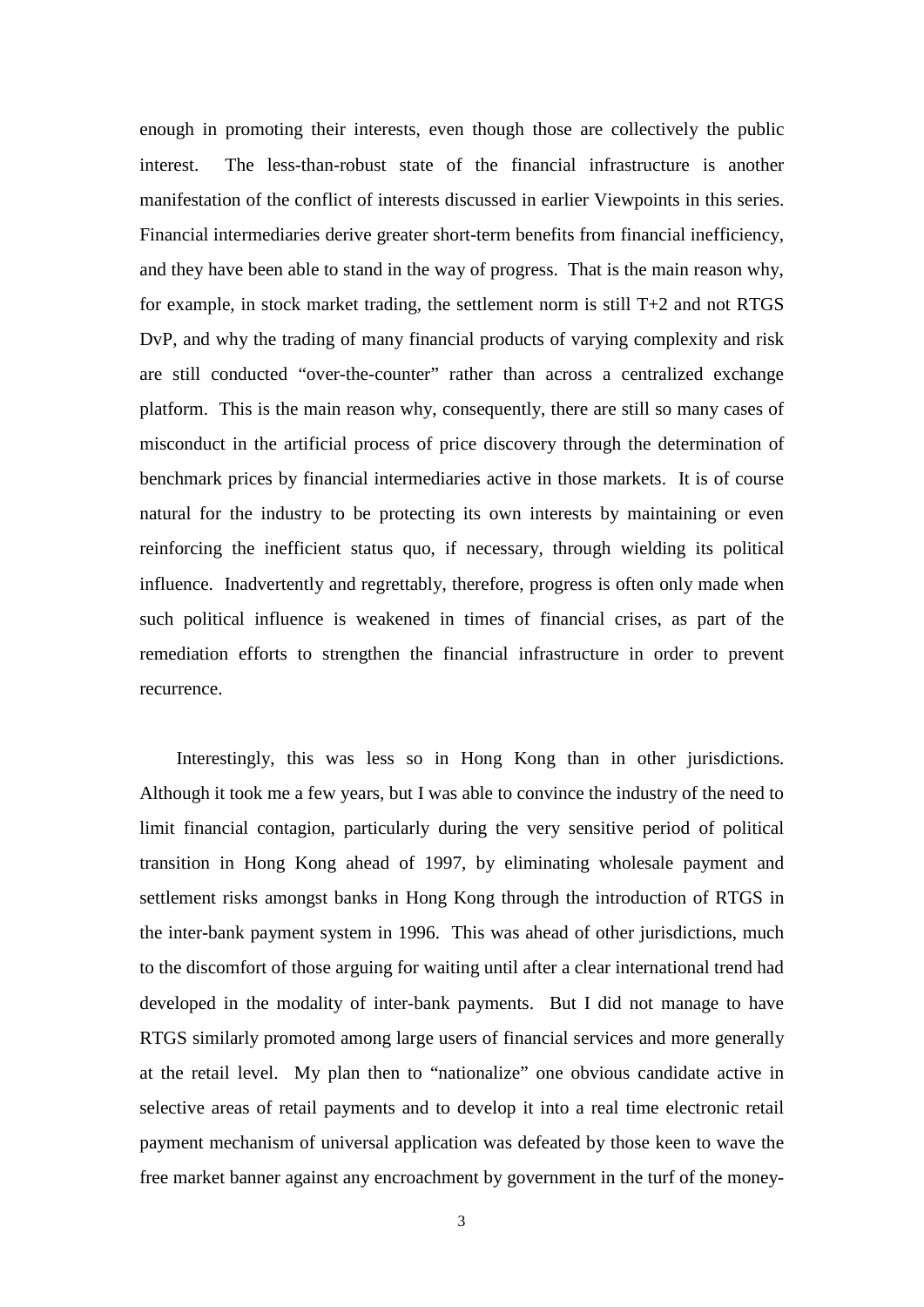making private sector. The alternative of the HKMA taking the initiative to create that very important public good met the same outcome. Perhaps I was overly aggressive and not skillful enough in the politics of finance at the time. But the public interest was, and still is, crystal clear.

Improvements to the financial infrastructure are even more difficult to achieve in relation to financial transactions conducted in globalized financial markets, for example in the foreign exchange market. There is no single jurisdiction that can be held responsible for the development of the international financial infrastructure, although the authorities in the developed markets in the US, Europe, and the UK, given the predominance in the denomination of international financial transactions in the currencies of those jurisdictions, do in practice have a lot of say in the subject matter. But it seems that none of them wanted to take the lead, perhaps realizing that there will be strong resistance from financial intermediaries who are of course keen to protect their private interests. The international financial institutions like the International Monetary Fund (IMF) and the Bank for International Settlements (BIS), which de facto are controlled by them, have similarly not played a role that is effective enough to achieve real progress.

There are, nevertheless, international standards established by these and other institutions, including privately run industry organizations. Their efforts in developing the international financial infrastructure should not, of course, be belittled. Continuing with the foreign exchange market example, much has been achieved in the mitigation of settlement risk, or "Herstatt risk", named after the collapse of the Herstatt Bank in Cologne, Germany on 26 June 1974, which caused havoc due to the different timing in the settlement of the two currencies involved in a foreign exchange transaction, in the past ten years or so by the Continued Linked Settlement (CLS) arrangement. This is a private sector initiative "owned by the world's leading financial institutions" and endorsed by the regulatory authorities of major jurisdictions, reflecting perhaps a realistic compromise or form of cooperation between the private and public sectors in the provision of an important item of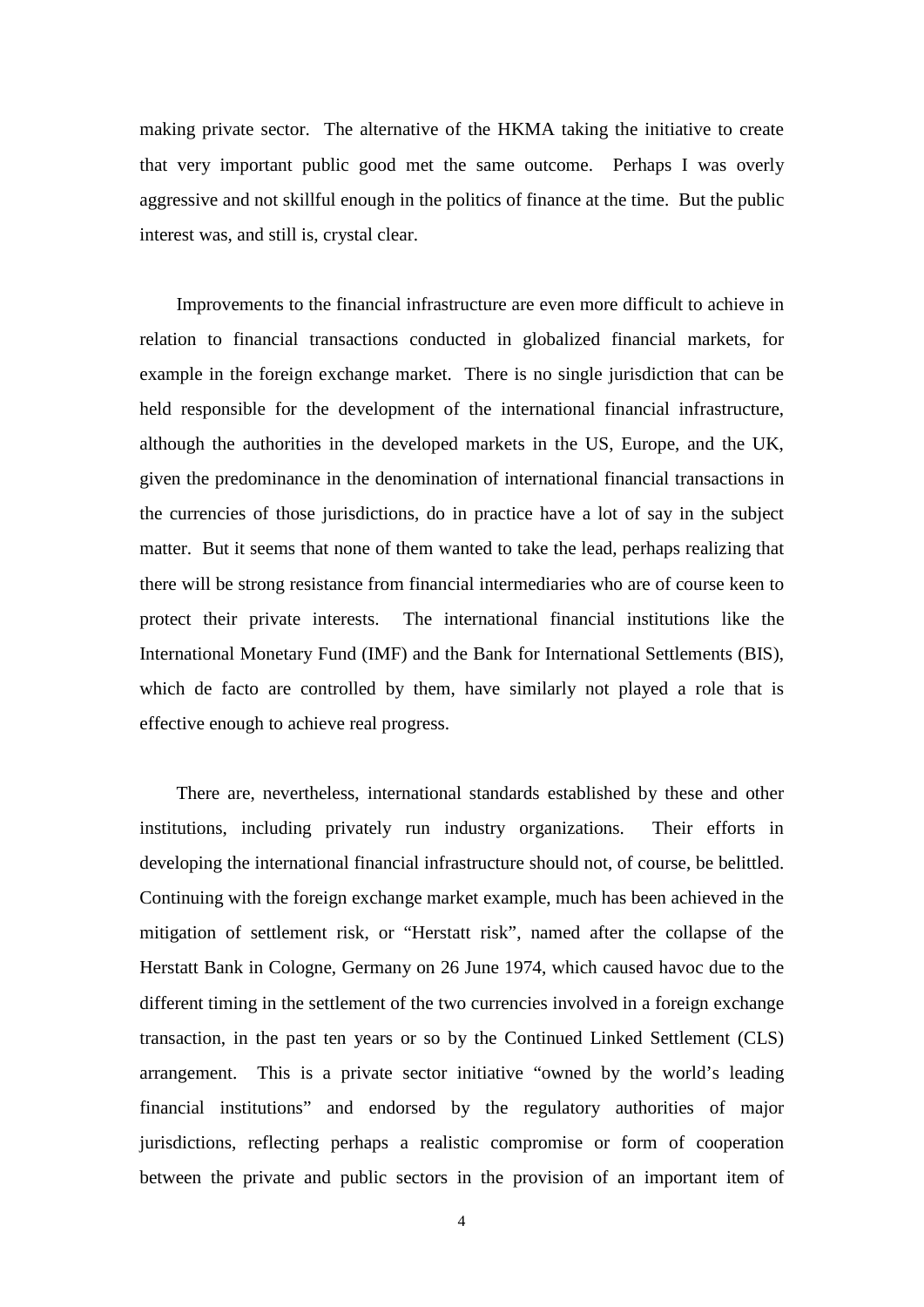financial infrastructure for use internationally and in the enhancement of financial stability, which incidentally is generating large revenues and making handsome profits for its shareholders. (Again, who is paying for those profits?)

But the question of course is whether such effort, which took some thirty years to materialize, has gone far enough in terms of the elimination of systemic risk in foreign exchange transactions and more generally in the safe and efficient mobilization of money on the international dimension. Equally, of course, there is on the opposite side the question as to whether we actually need to go for the ideal, riskfree arrangement of RTGS PvP, effected as and when transactions are made. Here again, the conflict of interests is key in the search for the right answer. Whether we like it or not, the foreign exchange market now is the source of livelihood of many traders working in it and the source of profits of many financial institutions in marketmaking and position-taking. Indeed, according to surveys conducted by the BIS, over 95% of the turnover in the foreign exchange market for the major currencies represents position-taking by financial institutions and others playing the market for financial gain; the rest represents the foreign exchange requirements arising from such international economic activities as trade, tourism, and investment (foreign direct investment or portfolio investment), which are the fundamental reason for having the foreign exchange market. I do have a strong opinion on this 95-5 breakdown of foreign exchange market turnover. I do not mind if the 95% turnover is necessary for price discovery to facilitate the accurate determination of exchange rates to be applied to international economic activities. The fact of the matter is, however, that the 95% produced exchange rate volatility instead, to such an extent as to cause financial meltdowns of a significant number of jurisdictions that allow their currencies to be freely convertible. This is hardly in the public interest, although many (including the IMF, for example, during the Asian financial crisis of 1997–98) have been keen to attribute such meltdowns authoritatively to less-than-prudent macroeconomic policies pursued in those jurisdictions.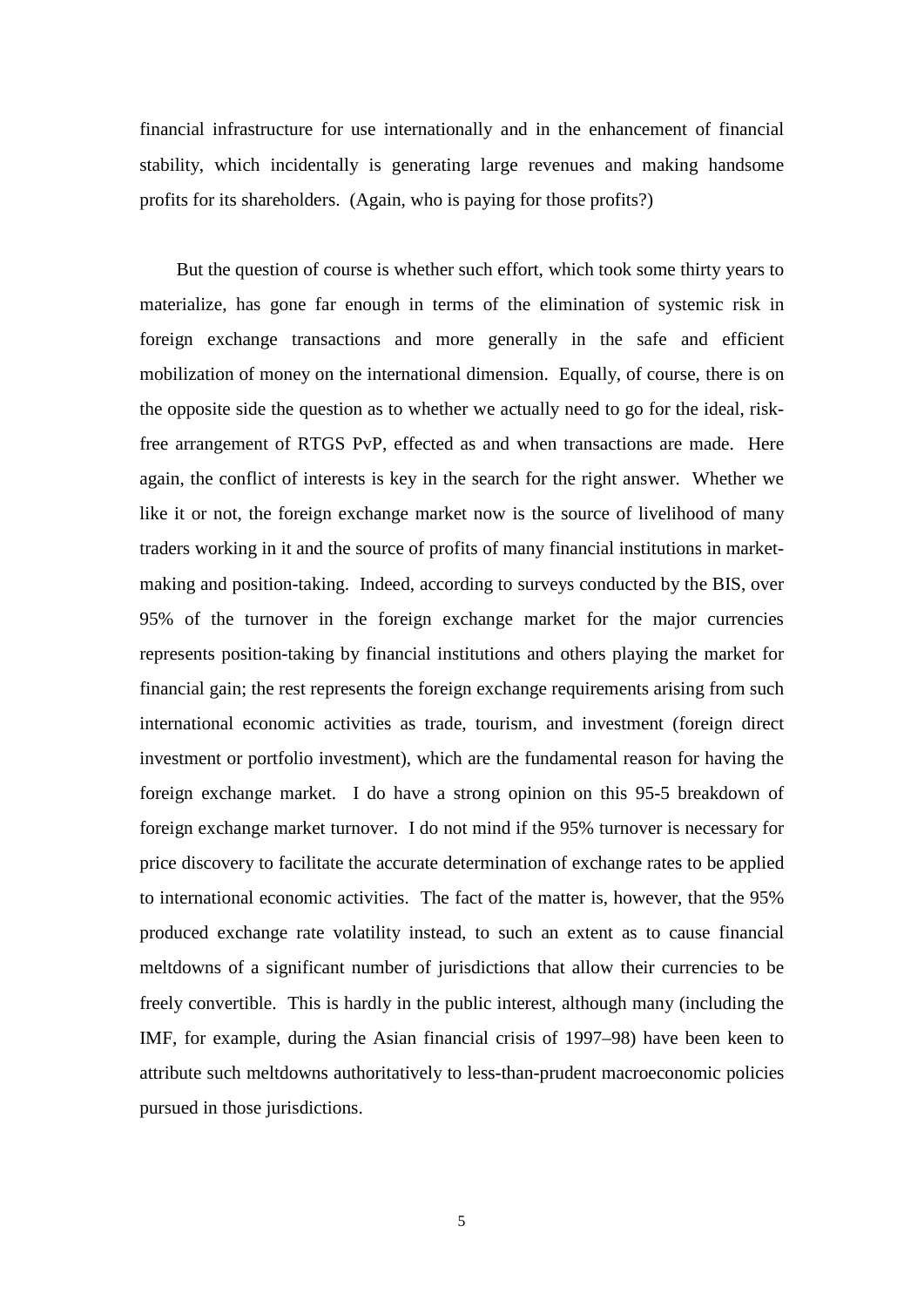I believe that there is a need, in the public interest of any jurisdiction, for the authorities to ensure that the foreign exchange market performs its fundamental role of price (exchange rate) discovery efficiently. I believe also that there is room for improvement in the foreign exchange market infrastructure to harness market potency for the public good. The risk mitigating services provided by the CLS Bank does not go far enough for this purpose. If there were an international arrangement for instantaneous trading and RTGS PvP settlement for foreign exchange transactions, instead of the current market practice of  $T+2$ , requiring prior availability of the necessary funds, conducted on a common platform rather than over the counter, with therefore no settlement or counterparty risks, the efficiency (timing, accuracy, etc.) of price discovery would, I believe, be greatly enhanced. Other things being equal, exchange rate volatility and therefore the risk to financial stability would also be greatly reduced. This would mean that the room or incentive for market participants in playing the zero-sum game would be greatly reduced, and the private interests of the financial intermediaries undermined, but this is necessary for promoting the public interest.

I am not optimistic about any quick move in this direction. The vested interest in maintaining the status quo is probably too strong, and the international dimension too difficult, for this type of reform to be undertaken. But the fact of the matter is that the foreign exchange market, with the current international market infrastructure, is highly potent, not doing a good job in price discovery and presents considerable risks to financial stability to individual jurisdictions with freely convertible currencies. Those jurisdictions with currencies that are neither too big to be tossed around nor too small as to be of interest to speculators are particularly vulnerable. Consequently, if realism means the maintenance of the status quo, individual jurisdictions would be well advised, where possible, to take appropriate measures with respect to currency convertibility, in order to move foreign exchange turnover involving their currencies significantly away from the 95-5 breakdown and enhance the efficiency of the foreign exchange market in discovering exchange rates that reflect better the fundamentals of their economies. This advice is particularly relevant to those jurisdictions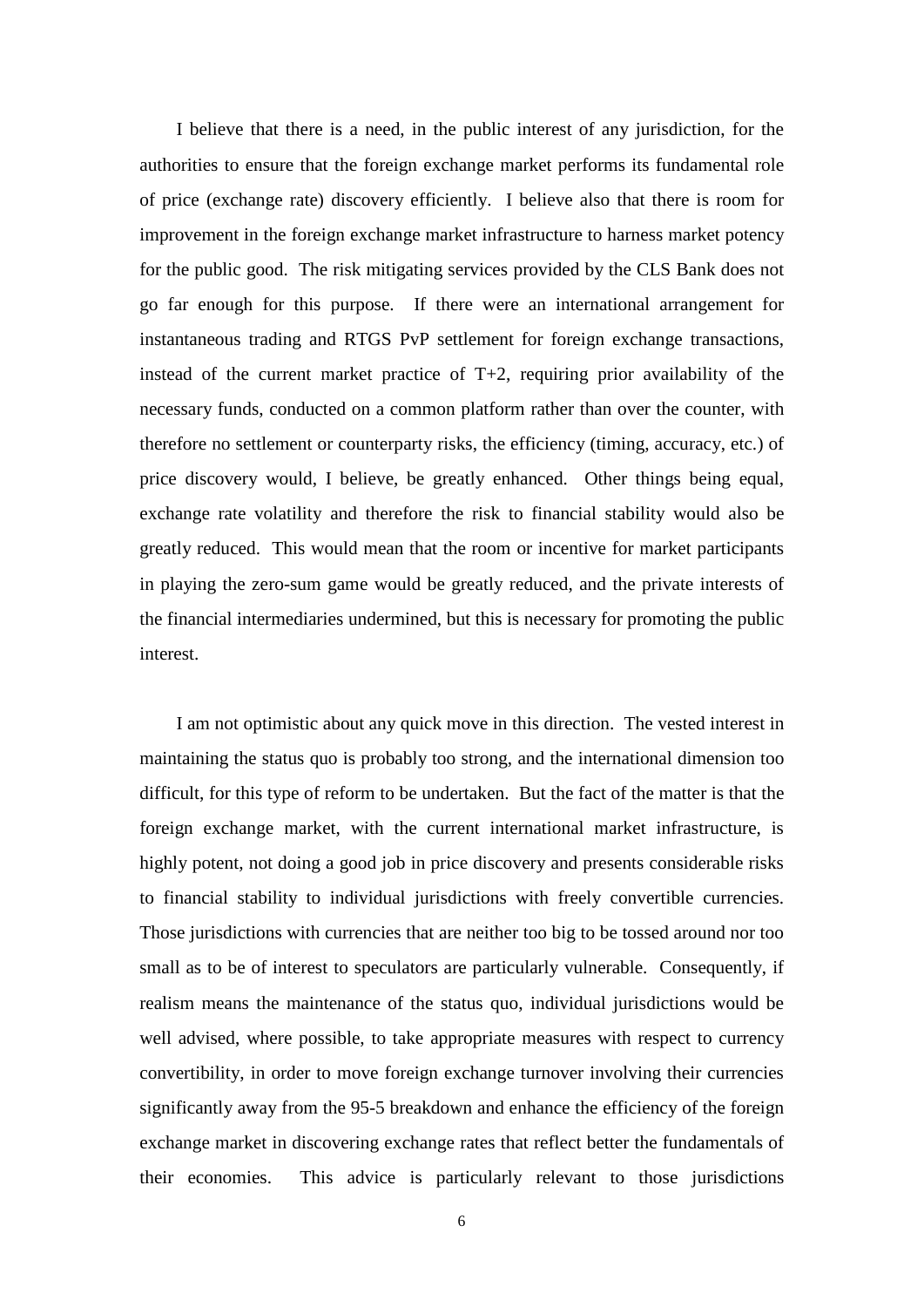contemplating the introduction of greater currency convertibility, for example, the Mainland, in respect of the renminbi.

Turning back to the domestic dimension, the financial infrastructure that enables money to be mobilized safely and efficiently clearly is the one with the RTGS feature, not only at the wholesale, inter-bank level, but also widely applied at the retail level. With modern-day information technology, a retail payment system with the following essential (but understandably not exhaustive) characteristics, which I called MICROPASS, for want of a convenient acronym, should be achievable.

- **M** for Mobile, accessible through, for example, a mobile phone
- **I** for Intelligent, as, for example, in the form of an app
- **C** for choice in the use of different Currencies
- **R** for Real Time Gross Settlement or RTGS
- **O** for the proper management of Operational risks
- **P** for protection of Privacy
- **A** for Audit trail to prevent abuse of any sort, for example, money laundering
- **S** for Security, which is needed for the protection of all users
- **S** for Stability of the payment platform, because obviously disruptions would affect the conduct of the underlying economic activities

There is no shortage of private sector initiatives in the development of retail payment systems, but none so far emerged as the winning platform in any jurisdiction. Perhaps we need more time for the winner to emerge through competition. But I come back to the point that we are possibly talking about a public good here that justifiably be provided by the authorities, if only for the purpose of preventing excessive profits reaped by the eventual winner, if there is to be one. And with providers introducing such retail payment platforms with the purpose of protecting or enhancing the coverage of their existing businesses, for example, a retail bank with a large customer base, usage of such platforms will unlikely be economy-wide, which then limits the benefits that can be achieved in the mobilization of money within the economy. Furthermore, even if there were such an eventual winner, the authorities must then be concerned about the ability of the winner, which in effect operates an